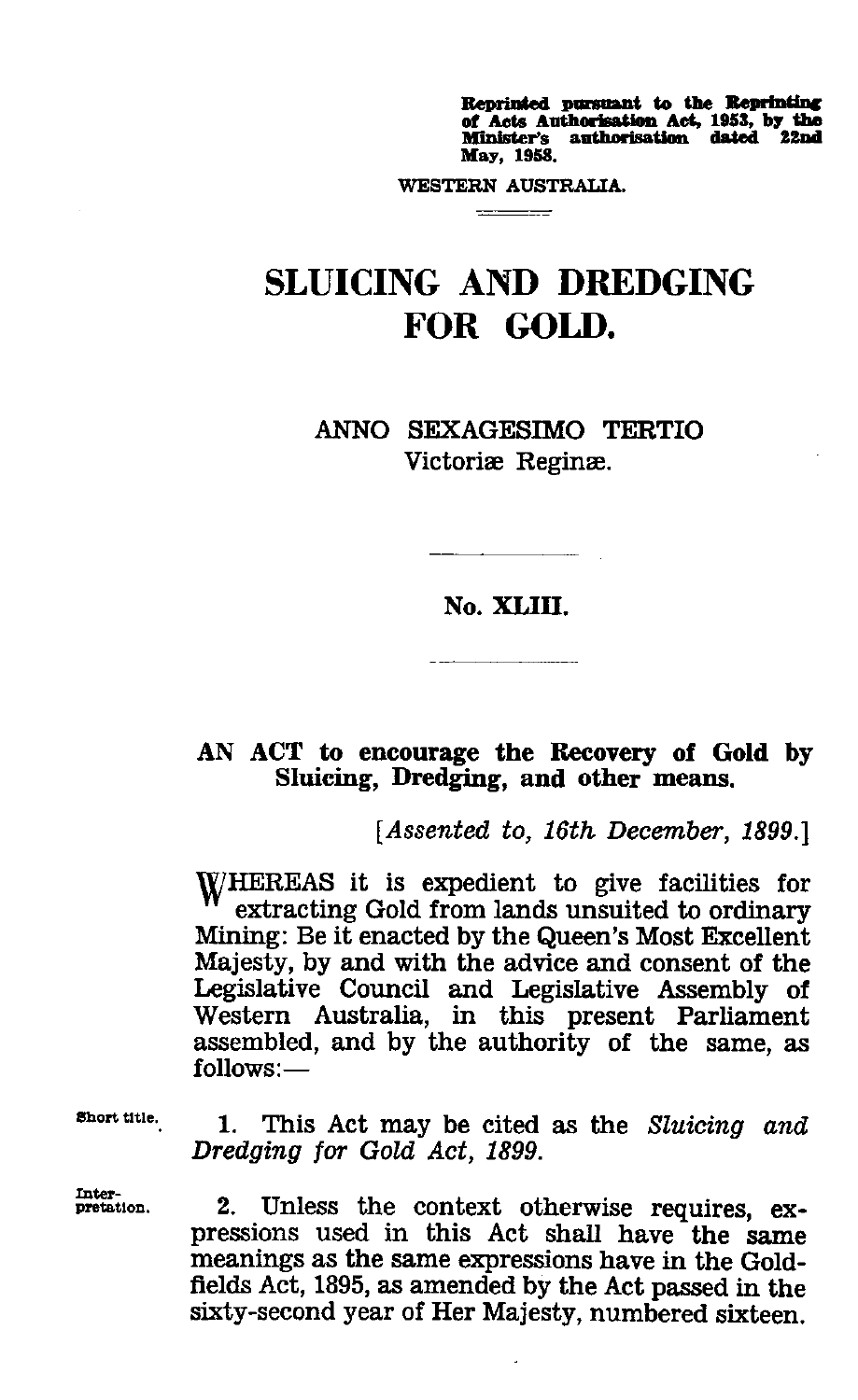3. The Minister, on the recommendation of the  $_{\text{grant gold}}^{\text{Power to}}$ Warden and with the approval of the Governor, and *ignation* of subject to regulations to be made under this Act, <sup>lakes</sup>,  $\frac{1}{\text{swamps, etc.}}$ may grant gold mining leases of any Crown land **regulations**. for the purposes of sluicing and dredging for gold in any lakes, swamps, or marshes not suited to ordinary mining.

4. Every lease shall be for a term of twenty-one **Instantial**. years, and shall reserve a rental of sixpence per acre, payable yearly in advance, and also a royalty of one shilling per ounce on all gold won, and may include an area of not exceeding five thousand acres.

5. Every lease shall contain the following cove- covenants. nants by the lessee:

- (1) That he will pay the rent and royalty reserved by the lease *as* and when the same shall become due.
- (2) That the lessee will not use the land demised for any other purpose than that of sluicing and dredging for gold.
- (3) That he will, during the term of the lease, after the first twelve months, keep continuously employed in sluicing or dredging for gold upon the land demised machinery of a value of not less than three thousand pounds for every two thousand acres in the lease.
- (4) That he will annually, on such dates *as* shall be fixed in the lease, furnish a statement showing the amount of gold derived from the land demised.

And shall also contain

(a) A reservation of the right of all persons not interfering with or impeding the lessee to enter and go upon the land for water-condensing purposes, and also to take water therefrom.